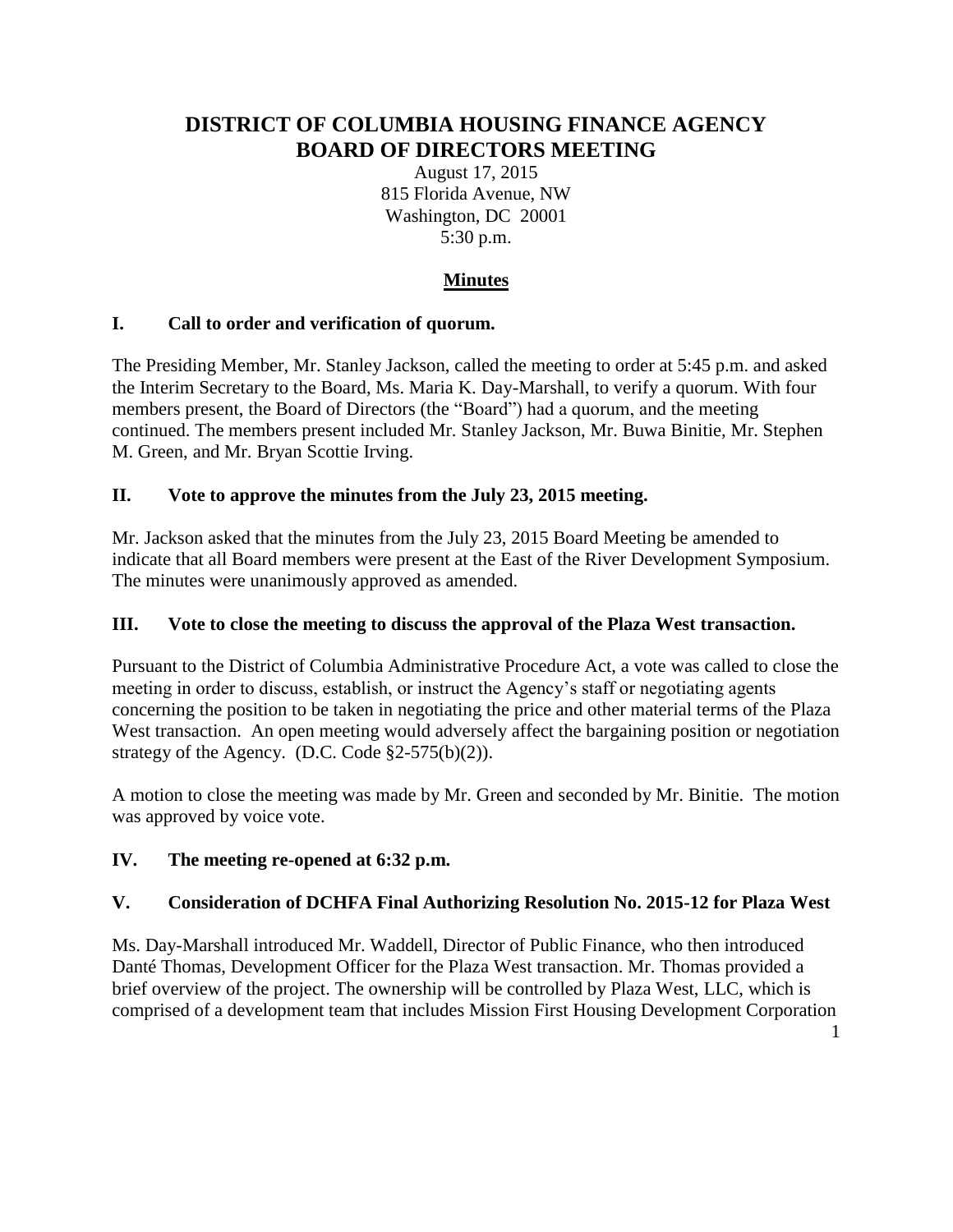("Mission First"), Golden Rule Plaza Incorporated, and Henson Development Company. The project will be located at the proposed addresses of 307 K Street, NW, and 1035 4th Street, NW, and the land record is Square 526, Lot 25, in Ward 6, in the Mount Vernon Triangle neighborhood. The project represents the acquisition and construction of a 12-story apartment building, totaling two hundred twenty (223) units, fifty (50) of which are intended for grandparents who are raising their grandchildren.

The following people were present at the meeting in support of the project: Aviva Roth of Orrick, Herrington & Sutcliffe, Bond Counsel, and Kent Neumann of Eichner, Norris & Neumann, co-counsel for the borrower. On behalf of the development team, Dan Henson of Henson Development Company, Yvonne Williams of Bible Way Church and Sarah Constant of Mission First, attended to answer questions and provide a brief presentation.

Mr. Irving asked if JDC Construction, LLC will be performing construction compliance monitoring on this transaction. Ms. Constant replied that they will be.

Mr. Binitie asked for a brief description of where the developer was in terms of seeking approvals from various government agencies. Ms. Constant replied that the Department of Housing and Community Development has requested a few minor tweaks to the development proposal. She also indicated the Deputy Mayor for Planning and Economic Development will need to get Council approval for minor tweaks to the original plans for the development. Chairman Mendelson is planning to hold a hearing in September to accomplish that approval. Mr. Binitie also asked for an explanation of how the social services reserve was conceived. Mr. Henson replied that this concept was based on a successful New York model of housing grandparents who were caring for their grandchildren together as opposed to in senior buildings or other family buildings.

Mr. Irving asked about the demand for this type of housing in the District. Ms. Constant replied that fifteen percent of children in the District are not being raised by their parents, but that these fifty (50) units would be a start to addressing a housing need that exists and will complement the services that are currently being provided.

Mr. Jackson asked about the amenities that will be provided. Ms. Constant replied that each of the portions of the building would have separate amenities inside of the building, including separate areas of the parking garage. The only shared space between the grand family portion of the building and the remaining 173 units would be outside space. Internal community spaces, business centers and exercise facilities would be separate.

The Resolution was moved by Mr. Binitie and seconded by Mr. Irving. Ms. Day-Marshall called the roll, and with four votes in the affirmative, the Resolution was approved.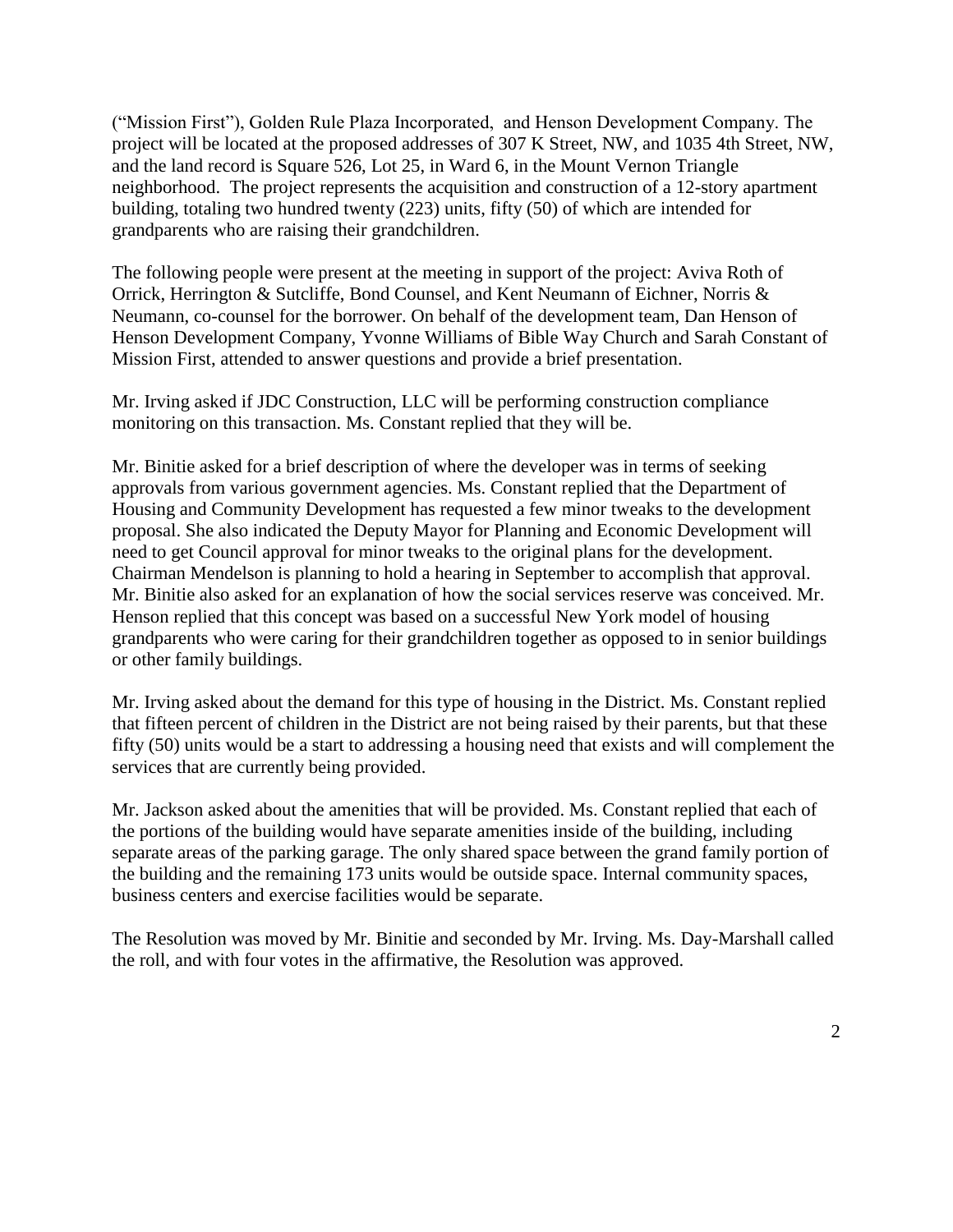### **VI. Interim Executive Director's Report.**

- National Conference of State Housing Boards will meet next week in Annapolis. Ms. Day-Marshall encouraged interested Board Members to attend.
- The Square 50-West End transaction closed. This was the eleventh multifamily transaction closed by the Agency in this fiscal year.
- Staff intends to present the Board with the proposed FY 2016 Budget in early September so that the Board has time to review it and ask any questions prior to being asked to approve it at the last meeting in September.
- September Board Meeting dates were arranged for the 15th and the 22nd.
- Ms. Day-Marshall distributed to Board Members the final report from the Green Doors advisory group.
- Potential dates for the Board Orientation were penciled into the calendar for October 6th from 10:00 a.m. until noon and October 26th from noon until 2:00 p.m.

### **VII. Board Elections**

Elections were held for Board Officers. Mr. Binitie was elected to serve as Chairman, and Mr. Green was elected as Vice Chairman.

### **VIII. Vote to close the meeting in order to consult with the Board's Attorney, Thorn Pozen.**

Pursuant to the District of Columbia Administrative Procedure Act, the meeting was closed in order to consult with an attorney to obtain legal advice and to preserve the attorney-client privilege between an attorney and a public body, or to approve settlement agreements; provided that, upon request, the public body may decide to waive the privilege. An open meeting would adversely affect matters related to the Agency. (D.C. Code  $\S2 - 575(b)(4)(A)$ ).

The meeting was closed at 7:31 p.m.

### **VIII. Adjournment.**

The meeting was adjourned at 7:58 p.m.